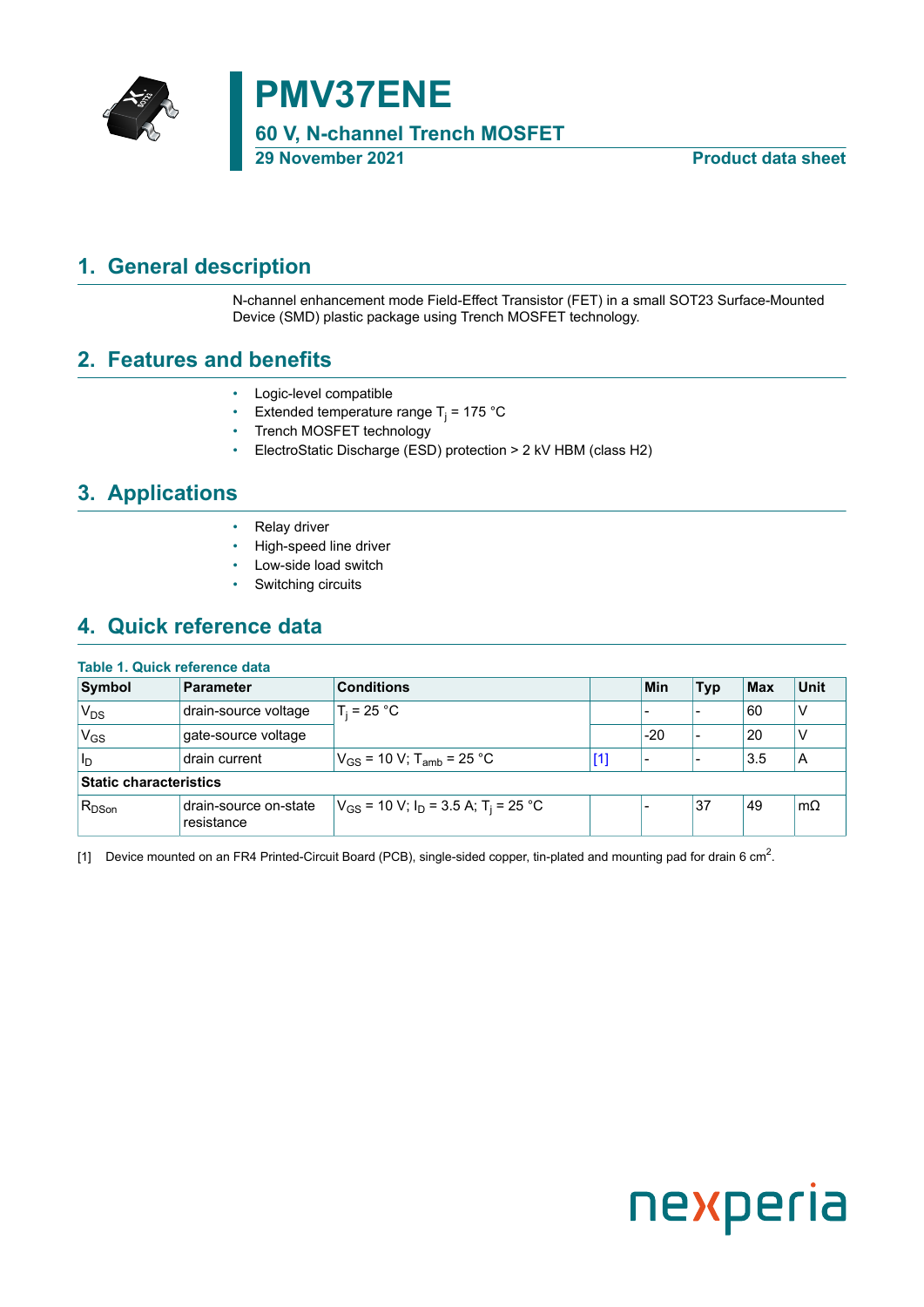### <span id="page-1-1"></span><span id="page-1-0"></span>**5. Pinning information**

| <b>Table 2. Pinning information</b> |        |                    |                    |                                |  |  |  |
|-------------------------------------|--------|--------------------|--------------------|--------------------------------|--|--|--|
| Pin                                 | Symbol | <b>Description</b> | Simplified outline | <b>Graphic symbol</b>          |  |  |  |
|                                     | G      | ∣gate              |                    | D                              |  |  |  |
| 2                                   | .S     | source             | د.                 |                                |  |  |  |
| Ι3                                  | D      | drain              | 2<br><b>SOT23</b>  | ⊩⊷<br>⚠<br>G<br>S<br>017aaa255 |  |  |  |

### <span id="page-1-2"></span>**6. Ordering information**

| <b>Table 3. Ordering information</b> |             |                                                                                             |                   |  |  |  |
|--------------------------------------|-------------|---------------------------------------------------------------------------------------------|-------------------|--|--|--|
| Type number                          | Package     |                                                                                             |                   |  |  |  |
|                                      | <b>Name</b> | <b>Description</b>                                                                          | Version           |  |  |  |
| <b>PMV37ENE</b>                      | SOT23       | plastic, surface-mounted package; 3 terminals; 1.9 mm<br>pitch; 2.9 mm x 1.3 mm x 1 mm body | SOT <sub>23</sub> |  |  |  |

### <span id="page-1-3"></span>**7. Marking**

#### **Table 4. Marking codes**

| Type number     | Marking code <sup>[1]</sup> |
|-----------------|-----------------------------|
| <b>PMV37ENE</b> | 83M                         |

[1] % = placeholder for manufacturing site code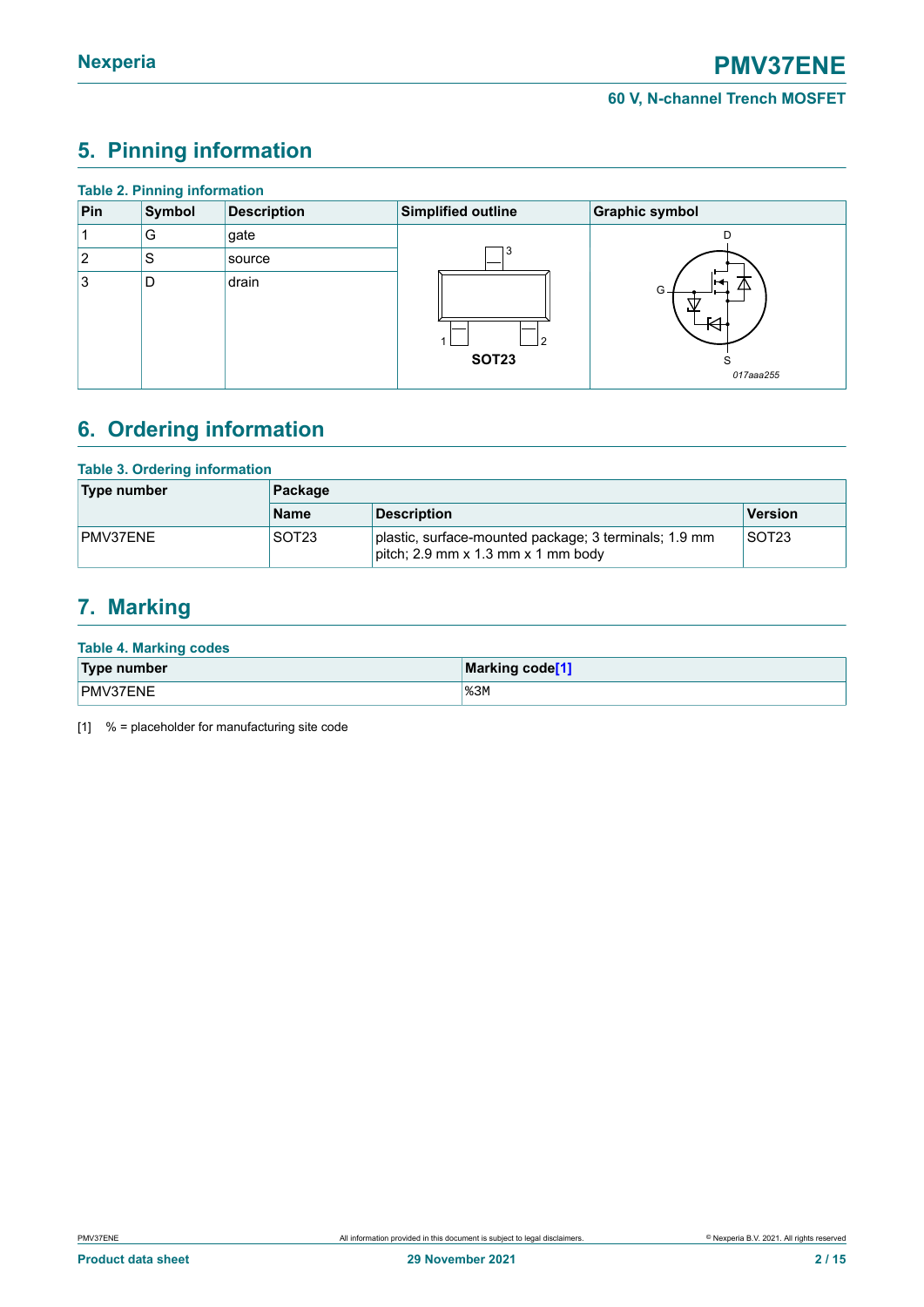### <span id="page-2-1"></span><span id="page-2-0"></span>**8. Limiting values**

#### **Table 5. Limiting values**

*In accordance with the Absolute Maximum Rating System (IEC 60134).*

| Symbol               | <b>Parameter</b>        | <b>Conditions</b>                              |       | <b>Min</b> | <b>Max</b> | <b>Unit</b>  |
|----------------------|-------------------------|------------------------------------------------|-------|------------|------------|--------------|
| $V_{DS}$             | drain-source voltage    | $T_i = 25 °C$                                  |       |            | 60         | V            |
| $V_{GS}$             | gate-source voltage     |                                                |       | $-20$      | 20         | ٧            |
| $ I_{\mathsf{D}} $   | drain current           | $V_{GS}$ = 10 V; T <sub>amb</sub> = 25 °C      | $[1]$ |            | 3.5        | A            |
|                      |                         | $V_{GS}$ = 10 V; T <sub>amb</sub> = 100 °C     | $[1]$ |            | 2.5        | A            |
| I <sub>DM</sub>      | peak drain current      | $T_{amb}$ = 25 °C; single pulse; $t_p$ ≤ 10 µs |       |            | 14         | A            |
| $P_{\text{tot}}$     | total power dissipation | $T_{amb}$ = 25 °C                              | [2]   |            | 710        | mW           |
|                      |                         |                                                | $[1]$ |            | 1.3        | W            |
|                      |                         | $T_{sp}$ = 25 °C                               |       |            | 8.3        | W            |
| $T_j$                | junction temperature    |                                                |       | $-55$      | 175        | °C           |
| $T_{amb}$            | ambient temperature     |                                                |       | $-55$      | 175        | °C           |
| $T_{\text{stg}}$     | storage temperature     |                                                |       | $-65$      | 175        | $^{\circ}$ C |
| Source-drain diode   |                         |                                                |       |            |            |              |
| $\vert$ <sub>s</sub> | source current          | $T_{amb}$ = 25 °C                              | $[1]$ |            | 1.3        | A            |

[1]  $\,$  Device mounted on an FR4 Printed-Circuit Board (PCB), single-sided copper, tin-plated and mounting pad for drain 6 cm $^2$ . [2] Device mounted on an FR4 Printed-Circuit Board (PCB), single-sided copper, tin-plated and standard footprint.

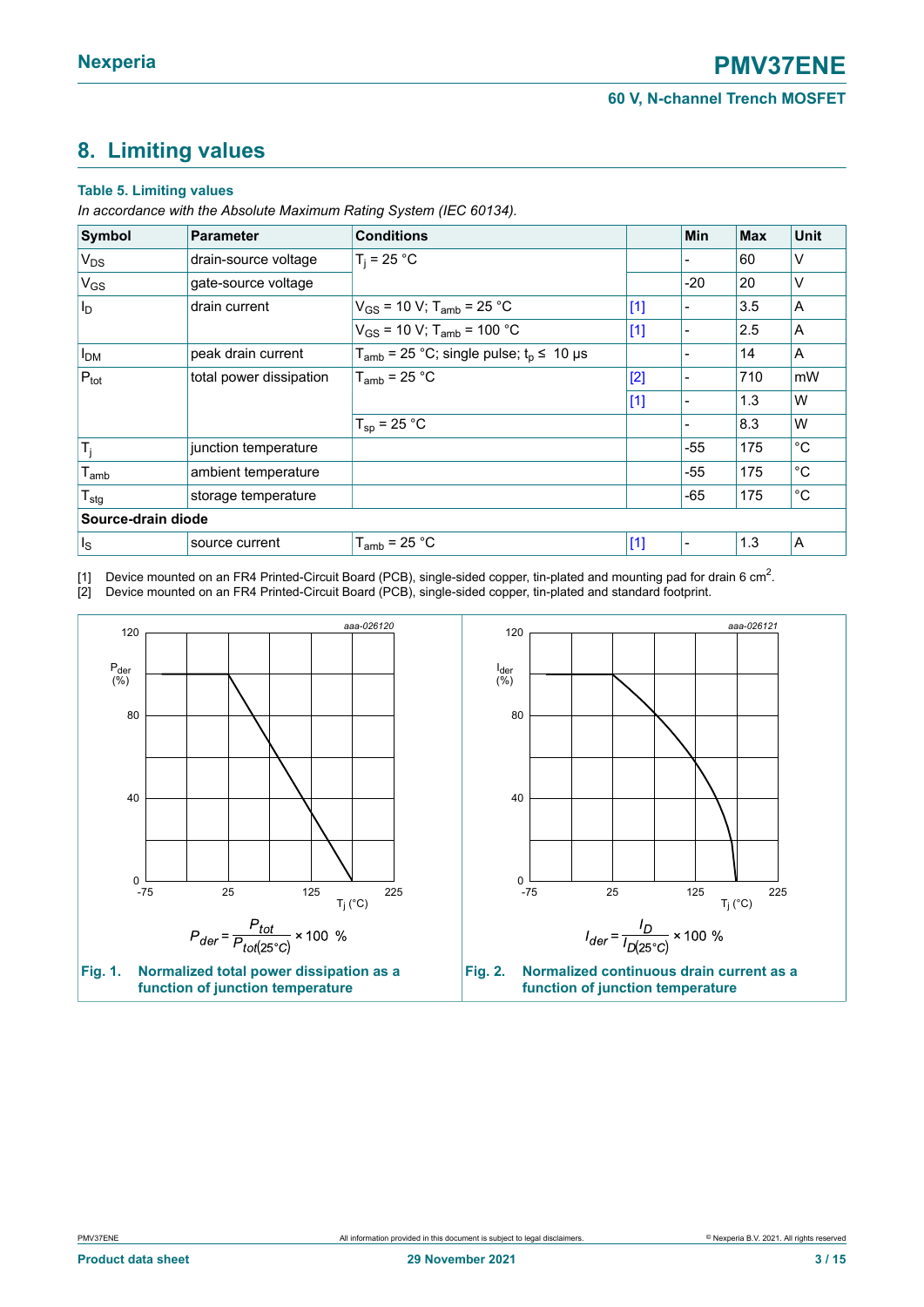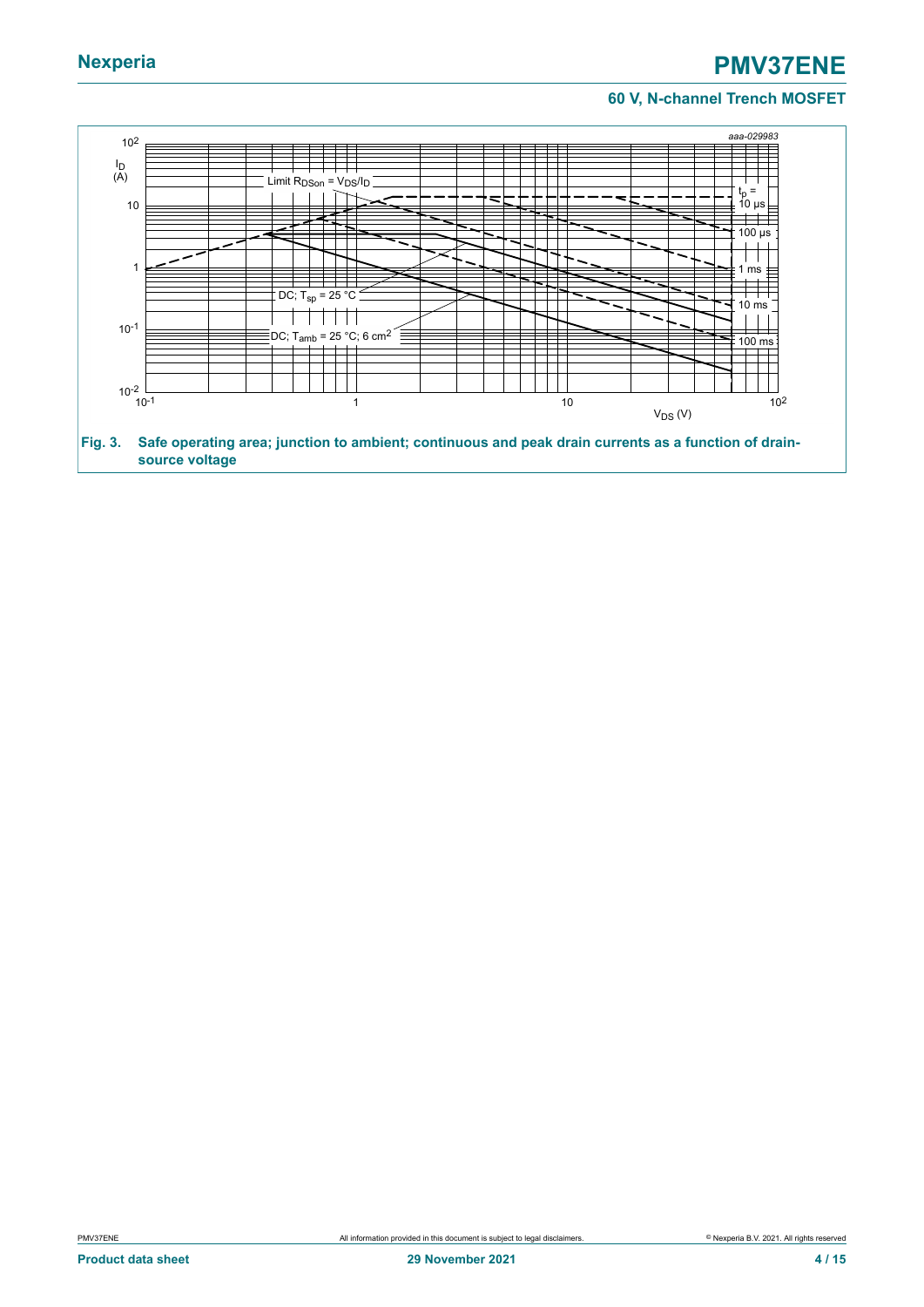### <span id="page-4-1"></span><span id="page-4-0"></span>**9. Thermal characteristics**

| <b>Table 6. Thermal characteristics</b> |                                                     |                   |  |                          |            |     |             |
|-----------------------------------------|-----------------------------------------------------|-------------------|--|--------------------------|------------|-----|-------------|
| Symbol                                  | <b>Parameter</b>                                    | <b>Conditions</b> |  | Min                      | <b>Typ</b> | Max | <b>Unit</b> |
| $R_{th(i-a)}$<br>junction to ambient    | thermal resistance from in free air                 |                   |  | $\overline{\phantom{a}}$ | 175        | 210 | K/W         |
|                                         |                                                     | [2]               |  | '95                      | 115        | K/W |             |
| $ R_{th(j-sp)}$                         | thermal resistance from<br>junction to solder point |                   |  |                          | 13         | 18  | K/W         |

[1] Device mounted on an FR4 PCB, single-sided copper, tin-plated and standard footprint.

[2] Device mounted on an FR4 PCB, single-sided copper, tin-plated and mounting pad for drain 6 cm<sup>2</sup>.

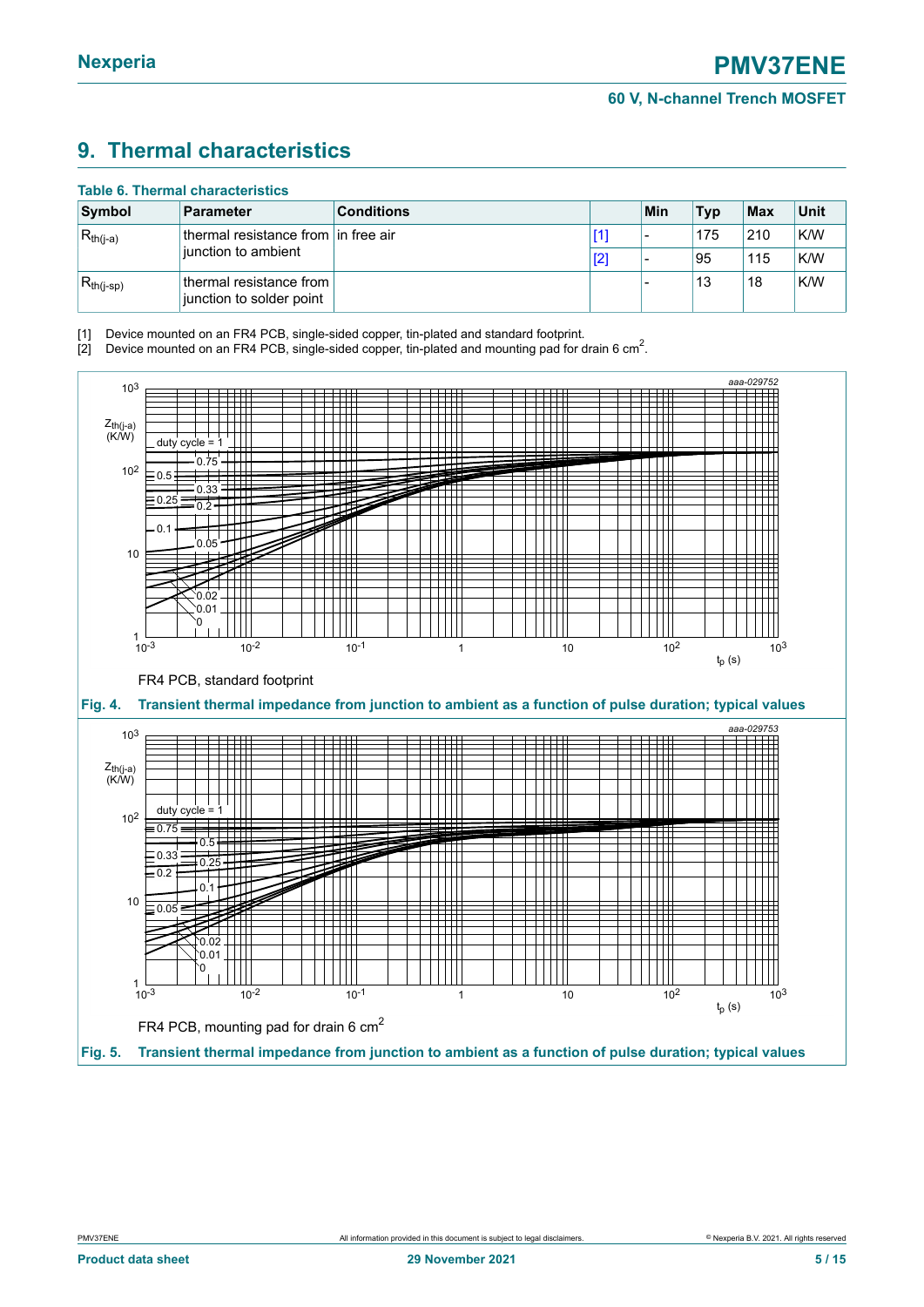## <span id="page-5-0"></span>**10. Characteristics**

| <b>Table 7. Characteristics</b> |                                   |                                                                |                |                |                |           |
|---------------------------------|-----------------------------------|----------------------------------------------------------------|----------------|----------------|----------------|-----------|
| Symbol                          | <b>Parameter</b>                  | <b>Conditions</b>                                              | Min            | <b>Typ</b>     | Max            | Unit      |
| <b>Static characteristics</b>   |                                   |                                                                |                |                |                |           |
| $V_{(BR)DSS}$                   | drain-source<br>breakdown voltage | $I_D$ = 250 µA; $V_{GS}$ = 0 V; T <sub>i</sub> = 25 °C         | 60             |                |                | V         |
| V <sub>GSth</sub>               | gate-source threshold<br>voltage  | $I_D$ = 250 µA; $V_{DS}$ = $V_{GS}$ ; T <sub>i</sub> = 25 °C   | 1.3            | 1.7            | 2.7            | V         |
| $I_{\text{DSS}}$                | drain leakage current             | $V_{DS}$ = 60 V; V <sub>GS</sub> = 0 V; T <sub>i</sub> = 25 °C |                |                | $\mathbf 1$    | μA        |
| lgss                            | gate leakage current              | $V_{GS}$ = 20 V; $V_{DS}$ = 0 V; T <sub>i</sub> = 25 °C        |                |                | 10             | μA        |
|                                 |                                   | $V_{GS}$ = -20 V; $V_{DS}$ = 0 V; T <sub>i</sub> = 25 °C       |                |                | -10            | μA        |
|                                 |                                   | $V_{GS}$ = 10 V; $V_{DS}$ = 0 V; T <sub>j</sub> = 25 °C        |                |                | 1              | μA        |
|                                 |                                   | $V_{GS}$ = -10 V; $V_{DS}$ = 0 V; T <sub>i</sub> = 25 °C       |                |                | $-1$           | μA        |
| $R_{DSon}$                      | drain-source on-state             | $V_{GS}$ = 10 V; $I_D$ = 3.5 A; T <sub>i</sub> = 25 °C         | $\overline{a}$ | 37             | 49             | $m\Omega$ |
|                                 | resistance                        | $V_{GS}$ = 10 V; $I_D$ = 3.5 A; T <sub>i</sub> = 175 °C        |                | 80             | 106            | $m\Omega$ |
|                                 |                                   | $V_{GS}$ = 4.5 V; $I_D$ = 3.1 A; T <sub>i</sub> = 25 °C        |                | 45             | 64             | $m\Omega$ |
| <b>gfs</b>                      | forward<br>transconductance       | $V_{DS}$ = 10 V; $I_D$ = 3.5 A; T <sub>i</sub> = 25 °C         |                | 18.2           |                | S         |
| $R_G$                           | gate resistance                   | $f = 1$ MHz                                                    | $\overline{a}$ | $\overline{2}$ | $\overline{a}$ | Ω         |
| <b>Dynamic characteristics</b>  |                                   |                                                                |                |                |                |           |
| $Q_{G(tot)}$                    | total gate charge                 | $V_{DS}$ = 30 V; $I_D$ = 3.5 A; $V_{GS}$ = 10 V;               | $\overline{a}$ | 8.8            | 13             | nС        |
| $Q_{GS}$                        | gate-source charge                | $T_i = 25 °C$                                                  |                | 1.1            |                | nC        |
| $Q_{GD}$                        | gate-drain charge                 |                                                                |                | 1.8            |                | nС        |
| C <sub>iss</sub>                | input capacitance                 | $V_{DS}$ = 30 V; f = 1 MHz; $V_{GS}$ = 0 V;                    |                | 450            |                | pF        |
| $C_{\rm oss}$                   | output capacitance                | $T_i = 25 °C$                                                  |                | 49             |                | pF        |
| $C_{rss}$                       | reverse transfer<br>capacitance   |                                                                |                | 30             |                | pF        |
| $t_{d(on)}$                     | turn-on delay time                | $V_{DS}$ = 30 V; $I_D$ = 3.5 A; $V_{GS}$ = 10 V;               |                | 5              |                | ns        |
| $t_{r}$                         | rise time                         | $R_{G(ext)} = 6 Ω$ ; T <sub>i</sub> = 25 °C                    |                | $\overline{7}$ |                | ns        |
| $t_{d(\text{off})}$             | turn-off delay time               |                                                                | $\overline{a}$ | 13             |                | ns        |
| $t_{\rm f}$                     | fall time                         |                                                                | $\overline{a}$ | $\overline{4}$ |                | ns        |
| Source-drain diode              |                                   |                                                                |                |                |                |           |
| V <sub>SD</sub>                 | source-drain voltage              | $I_S = 1.3$ A; $V_{GS} = 0$ V; T <sub>i</sub> = 25 °C          |                | 0.8            | 1.2            | $\vee$    |
|                                 |                                   |                                                                |                |                |                |           |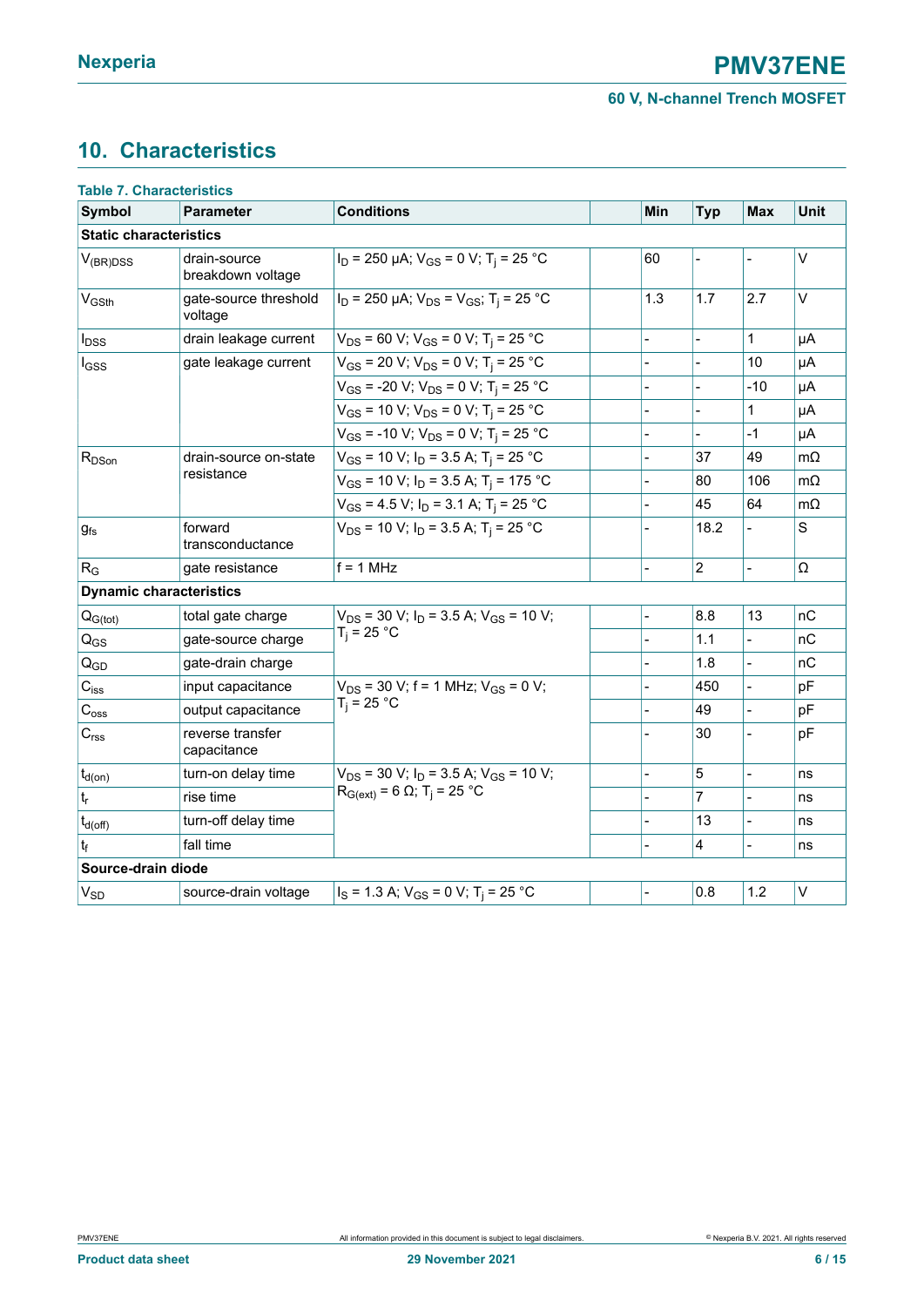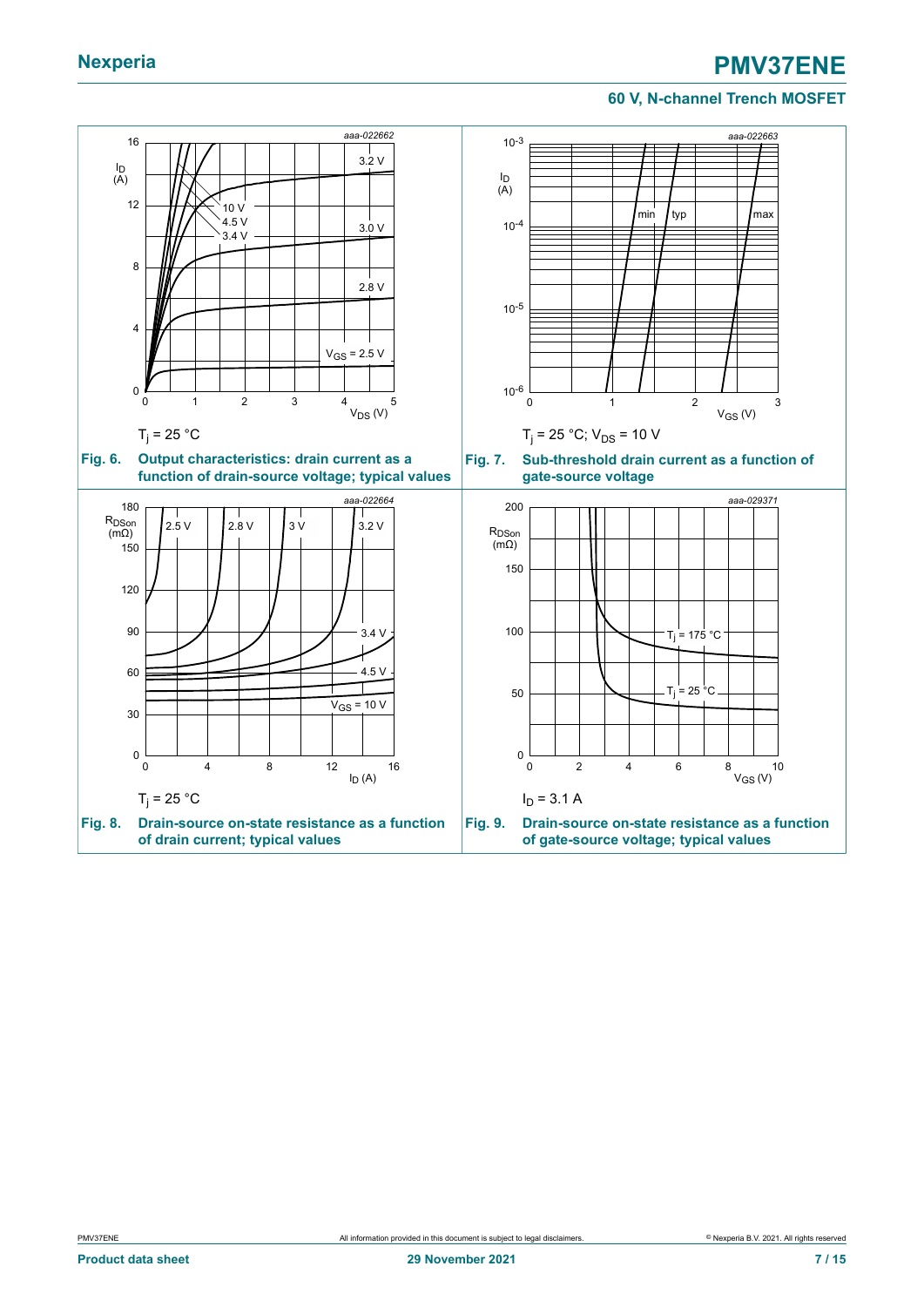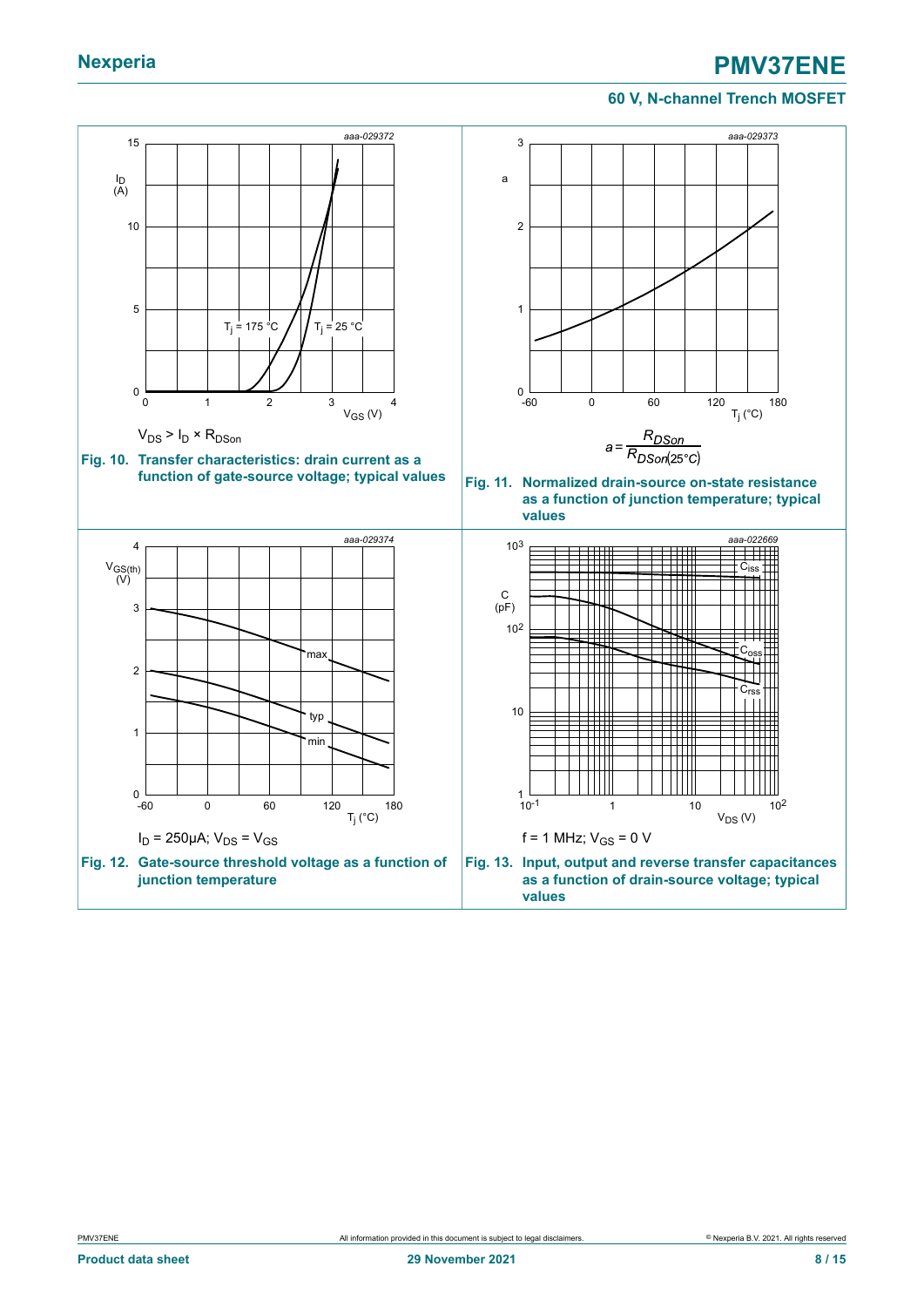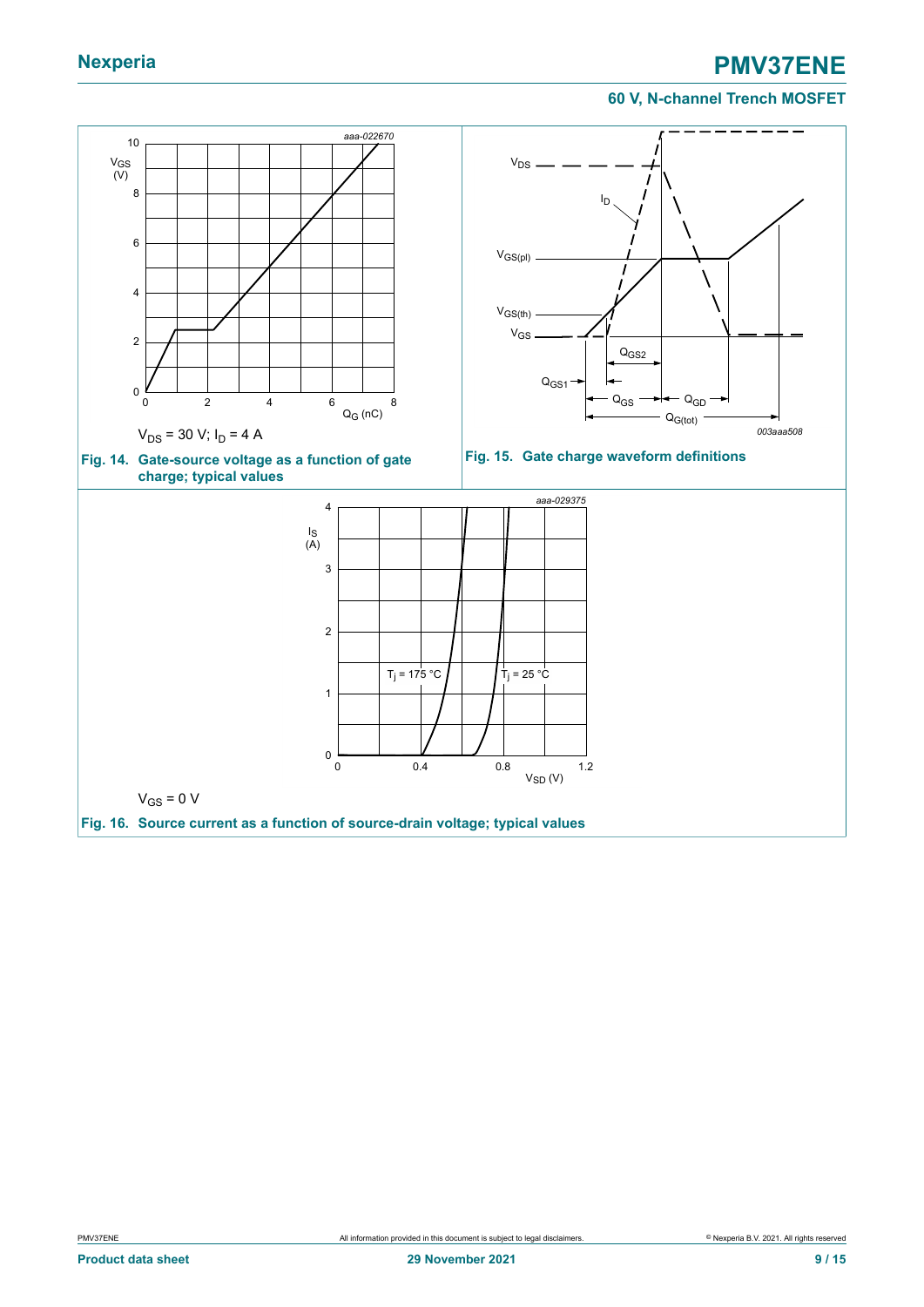## <span id="page-9-0"></span>**11. Test information**

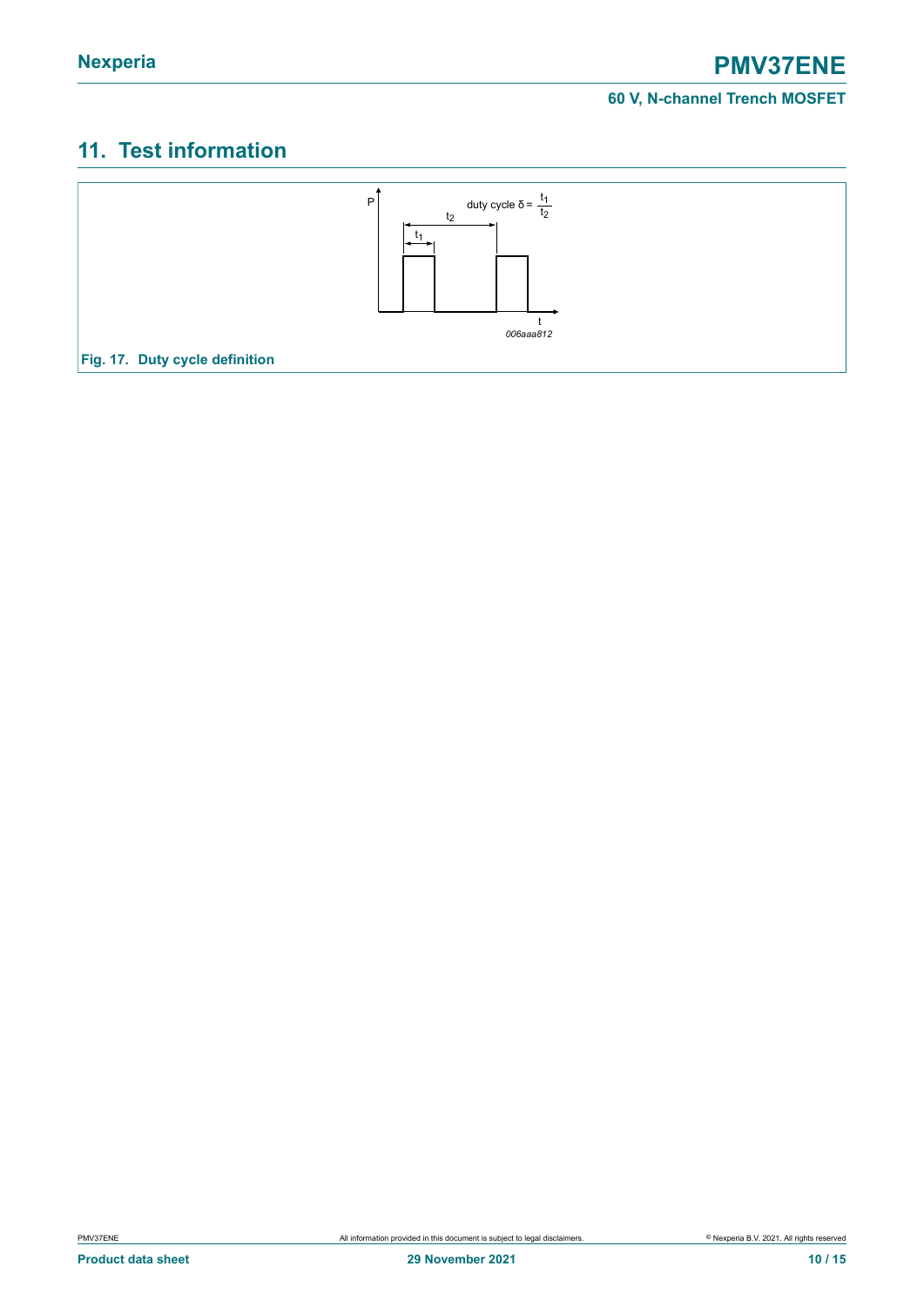### <span id="page-10-0"></span>**12. Package outline**

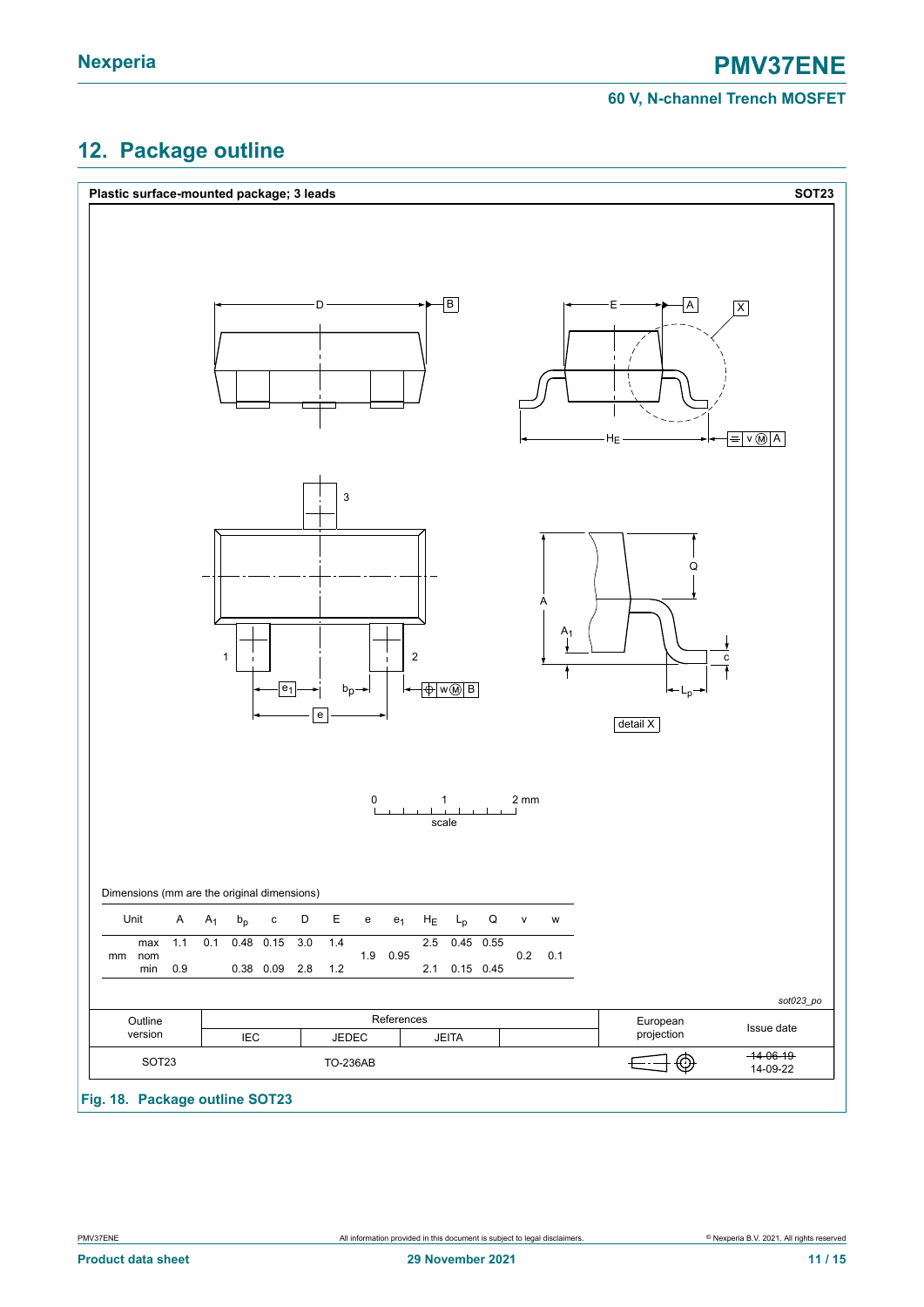## <span id="page-11-0"></span>**13. Soldering**

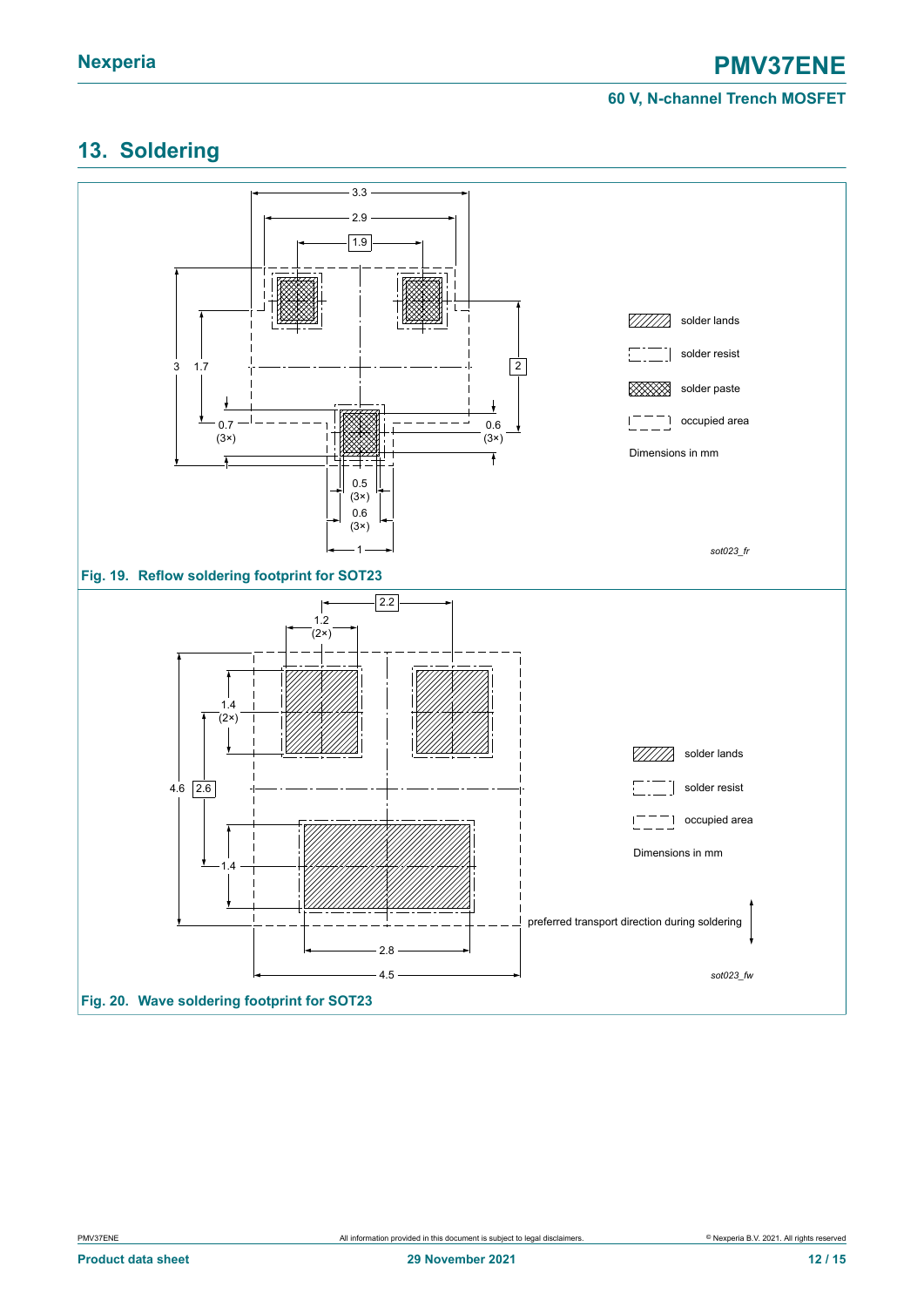## <span id="page-12-0"></span>**14. Revision history**

| <b>Table 8. Revision history</b> |               |                    |               |             |  |  |  |
|----------------------------------|---------------|--------------------|---------------|-------------|--|--|--|
| Data sheet ID                    | ∣Release date | ⊺Data sheet status | Change notice | ∣Supersedes |  |  |  |
| <b>PMV37ENE v.1</b>              | 20211129      | Product data sheet |               |             |  |  |  |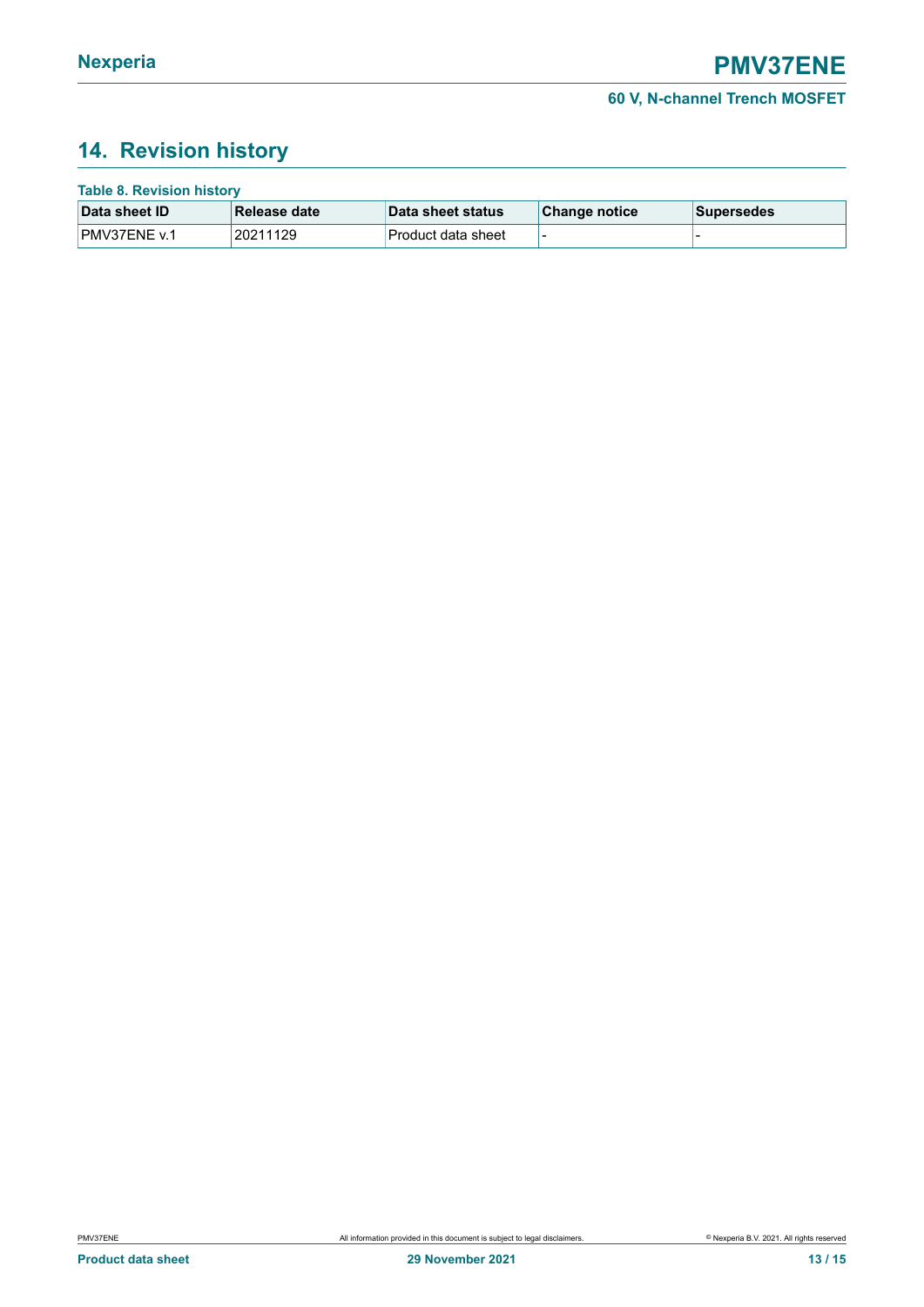## <span id="page-13-0"></span>**15. Legal information**

#### **Data sheet status**

| <b>Document status</b><br>$[1]$ [2] | Product<br>status [3] | <b>Definition</b>                                                                           |
|-------------------------------------|-----------------------|---------------------------------------------------------------------------------------------|
| Objective [short]<br>data sheet     | Development           | This document contains data from<br>the objective specification for<br>product development. |
| Preliminary [short]<br>data sheet   | Qualification         | This document contains data from<br>the preliminary specification.                          |
| Product [short]<br>data sheet       | Production            | This document contains the product<br>specification.                                        |

[1] Please consult the most recently issued document before initiating or completing a design.

The term 'short data sheet' is explained in section "Definitions".

[3] The product status of device(s) described in this document may have changed since this document was published and may differ in case of multiple devices. The latest product status information is available on the internet at [https://www.nexperia.com.](https://www.nexperia.com)

#### **Definitions**

**Draft** — The document is a draft version only. The content is still under internal review and subject to formal approval, which may result in modifications or additions. Nexperia does not give any representations or warranties as to the accuracy or completeness of information included herein and shall have no liability for the consequences of use of such information.

**Short data sheet** — A short data sheet is an extract from a full data sheet with the same product type number(s) and title. A short data sheet is intended for quick reference only and should not be relied upon to contain detailed and full information. For detailed and full information see the relevant full data sheet, which is available on request via the local Nexperia sales office. In case of any inconsistency or conflict with the short data sheet, the full data sheet shall prevail.

**Product specification** — The information and data provided in a Product data sheet shall define the specification of the product as agreed between Nexperia and its customer, unless Nexperia and customer have explicitly agreed otherwise in writing. In no event however, shall an agreement be valid in which the Nexperia product is deemed to offer functions and qualities beyond those described in the Product data sheet.

#### **Disclaimers**

**Limited warranty and liability** — Information in this document is believed to be accurate and reliable. However, Nexperia does not give any representations or warranties, expressed or implied, as to the accuracy or completeness of such information and shall have no liability for the consequences of use of such information. Nexperia takes no responsibility for the content in this document if provided by an information source outside of Nexperia.

In no event shall Nexperia be liable for any indirect, incidental, punitive, special or consequential damages (including - without limitation - lost profits, lost savings, business interruption, costs related to the removal or replacement of any products or rework charges) whether or not such damages are based on tort (including negligence), warranty, breach of contract or any other legal theory.

Notwithstanding any damages that customer might incur for any reason whatsoever, Nexperia's aggregate and cumulative liability towards customer for the products described herein shall be limited in accordance with the Terms and conditions of commercial sale of Nexperia.

**Right to make changes** — Nexperia reserves the right to make changes to information published in this document, including without limitation specifications and product descriptions, at any time and without notice. This document supersedes and replaces all information supplied prior to the publication hereof.

**Suitability for use** — Nexperia products are not designed, authorized or warranted to be suitable for use in life support, life-critical or safety-critical systems or equipment, nor in applications where failure or malfunction of an Nexperia product can reasonably be expected to result in personal

injury, death or severe property or environmental damage. Nexperia and its suppliers accept no liability for inclusion and/or use of Nexperia products in such equipment or applications and therefore such inclusion and/or use is at the customer's own risk.

**Quick reference data** — The Quick reference data is an extract of the product data given in the Limiting values and Characteristics sections of this document, and as such is not complete, exhaustive or legally binding.

**Applications** — Applications that are described herein for any of these products are for illustrative purposes only. Nexperia makes no representation or warranty that such applications will be suitable for the specified use without further testing or modification.

Customers are responsible for the design and operation of their applications and products using Nexperia products, and Nexperia accepts no liability for any assistance with applications or customer product design. It is customer's sole responsibility to determine whether the Nexperia product is suitable and fit for the customer's applications and products planned, as well as for the planned application and use of customer's third party customer(s). Customers should provide appropriate design and operating safeguards to minimize the risks associated with their applications and products.

Nexperia does not accept any liability related to any default, damage, costs or problem which is based on any weakness or default in the customer's applications or products, or the application or use by customer's third party customer(s). Customer is responsible for doing all necessary testing for the customer's applications and products using Nexperia products in order to avoid a default of the applications and the products or of the application or use by customer's third party customer(s). Nexperia does not accept any liability in this respect.

**Limiting values** — Stress above one or more limiting values (as defined in the Absolute Maximum Ratings System of IEC 60134) will cause permanent damage to the device. Limiting values are stress ratings only and (proper) operation of the device at these or any other conditions above those given in the Recommended operating conditions section (if present) or the Characteristics sections of this document is not warranted. Constant or repeated exposure to limiting values will permanently and irreversibly affect the quality and reliability of the device.

**Terms and conditions of commercial sale** — Nexperia products are sold subject to the general terms and conditions of commercial sale, as published at [http://www.nexperia.com/profile/terms,](http://www.nexperia.com/profile/terms) unless otherwise agreed in a valid written individual agreement. In case an individual agreement is concluded only the terms and conditions of the respective agreement shall apply. Nexperia hereby expressly objects to applying the customer's general terms and conditions with regard to the purchase of Nexperia products by customer.

**No offer to sell or license** — Nothing in this document may be interpreted or construed as an offer to sell products that is open for acceptance or the grant, conveyance or implication of any license under any copyrights, patents or other industrial or intellectual property rights.

**Export control** — This document as well as the item(s) described herein may be subject to export control regulations. Export might require a prior authorization from competent authorities.

**Non-automotive qualified products** — Unless this data sheet expressly states that this specific Nexperia product is automotive qualified, the product is not suitable for automotive use. It is neither qualified nor tested in accordance with automotive testing or application requirements. Nexperia accepts no liability for inclusion and/or use of non-automotive qualified products in automotive equipment or applications.

In the event that customer uses the product for design-in and use in automotive applications to automotive specifications and standards, customer (a) shall use the product without Nexperia's warranty of the product for such automotive applications, use and specifications, and (b) whenever customer uses the product for automotive applications beyond Nexperia's specifications such use shall be solely at customer's own risk, and (c) customer fully indemnifies Nexperia for any liability, damages or failed product claims resulting from customer design and use of the product for automotive applications beyond Nexperia's standard warranty and Nexperia's product specifications.

**Translations** — A non-English (translated) version of a document is for reference only. The English version shall prevail in case of any discrepancy between the translated and English versions.

#### **Trademarks**

Notice: All referenced brands, product names, service names and trademarks are the property of their respective owners.